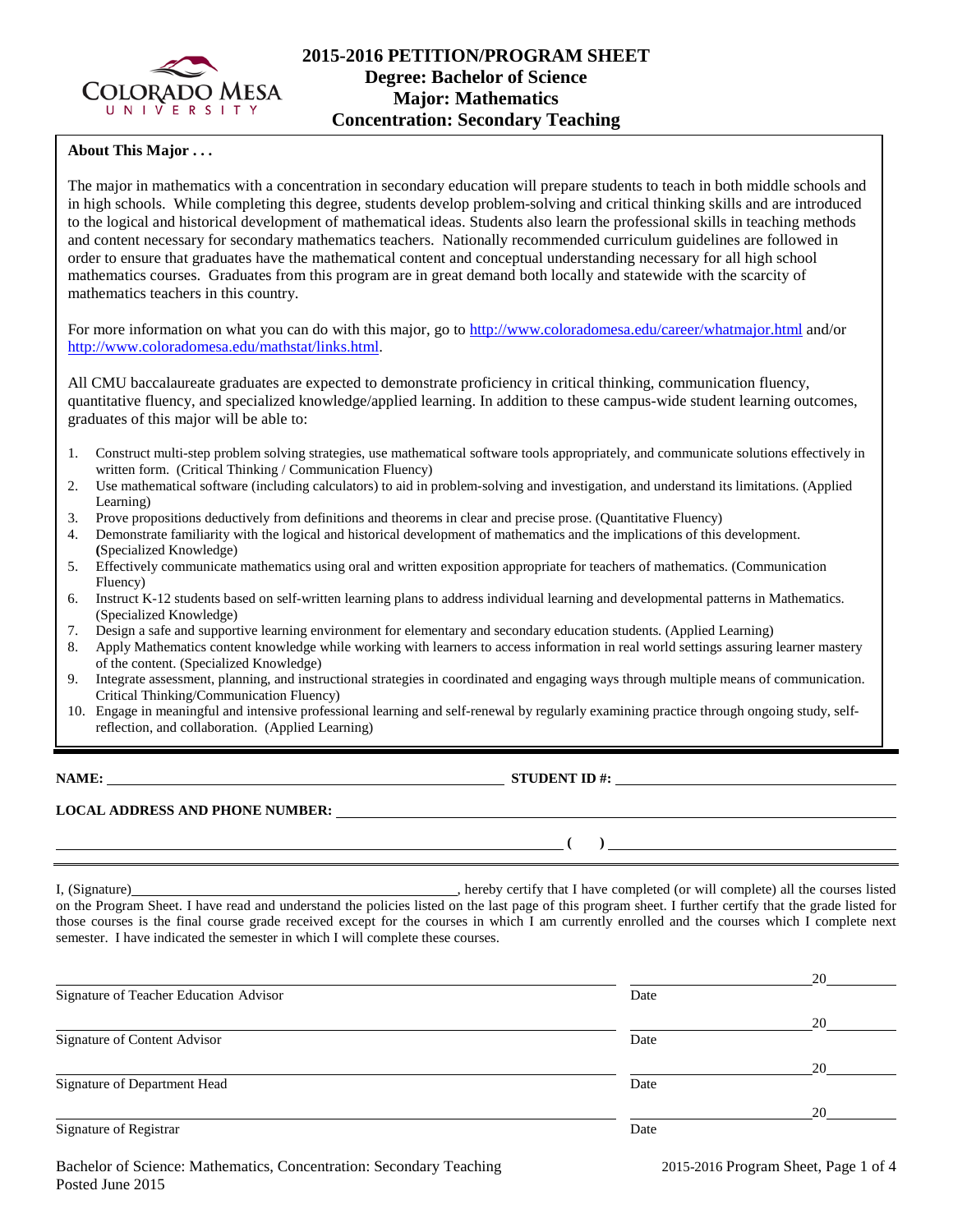#### **DEGREE REQUIREMENTS:**

- 120 semester hours total (Students must complete a minimum of 30 of the last 60 hours of credit at CMU, with at least 15 semester hours in major discipline courses numbered 300 or higher).
- 40 upper division credits (A minimum of 15 taken at the 300-400 course levels within the major at CMU).
- A cumulative grade point average of 2.8 or higher must be maintained for: major content courses, and overall GPA.
- All EDUC courses must be completed with a grade of B or better
- Pre-collegiate in all CMU coursework (usually numbered below 100) cannot be used for graduation.
- When filling out the program sheet a course can be used only once.
- A student must follow the CMU graduation requirements either from 1) the program sheet for the major in effect at the time the student officially declares a major; or 2) a program sheet for the major approved for a year subsequent to the year during which the student officially declares the major and is approved for the student by the department head. Because a program may have requirements specific to the degree, the student should check with the faculty advisor for additional criteria. It is the student's responsibility to be aware of, and follow, all requirements for the degree being pursued. Any exceptions or substitutions must be approved by the student's faculty advisor and Department Head.
- Students are required to participate in exit examinations or other programs deemed necessary to comply with the college accountability requirement.
- Students must PASS the PLACE or PRAXIS II exam in the content area prior to beginning the internship. Also, ALL other coursework toward the degree must be successfully completed prior to the internship.
- Essential Learning Capstone should be completed between 45 and 75 hours.
- See the "Undergraduate Graduation Requirements" in the catalog for additional graduation information.
- A grade of "C" or higher must be earned in all courses unless otherwise stated.

**ESSENTIAL LEARNING REQUIREMENTS** (31 semester hours) See the current catalog for a list of courses that fulfill the requirements below. If a course is an Essential Learning option and a requirement for your major, you must use it to fulfill the major requirement and make a different selection for the Essential Learning requirement.

Course No Title Sem.hrs Grade Term/Trns

|          | <b>English</b> (6 semester hours, must receive a grade of " <b>B</b> " or better and |   |  |
|----------|--------------------------------------------------------------------------------------|---|--|
|          | must be completed by the time the student has 60 semester hours.)                    |   |  |
| ENGL 111 | <b>English Composition</b>                                                           | 3 |  |
| ENGL 112 | <b>English Composition</b>                                                           | 3 |  |

**Math** (3 semester hours, must receive a grade of "C" or better, must be completed by the time the student has 60 semester hours.) MATH 119 Pre-calculus Mathematics  $5^*$ 

\*3 credits apply to the Essential Learning requirements and 2 credits apply to elective credit

**Humanities** (3 semester hours) \_\_\_\_\_\_ \_\_\_\_ \_\_\_\_\_\_\_\_\_\_\_\_\_\_\_\_\_\_\_\_\_\_\_\_ \_\_\_\_ \_\_\_\_\_ \_\_\_\_\_\_\_\_

## Course No Title Sem.hrs Grade Term/Trns

#### **Social and Behavioral Sciences** (6 semester hours) PSYC 233 Human Growth & Development 3

PSYC 233 required with a grade of "**B**" or better

**Fine Arts** (3 semester hours)

**Natural Sciences** (7 semester hours, one course must include a lab)

\_\_\_\_\_\_ \_\_\_\_ \_\_\_\_\_\_\_\_\_\_\_\_\_\_\_\_\_\_\_\_\_\_\_\_ \_\_\_\_ \_\_\_\_\_ \_\_\_\_\_\_\_\_

\_\_\_\_\_\_ \_\_\_\_ \_\_\_\_\_\_\_\_\_\_\_\_\_\_\_\_\_\_\_\_\_\_\_\_ \_\_\_\_ \_\_\_\_\_ \_\_\_\_\_\_\_\_

\_\_\_\_\_\_ \_\_\_\_ \_\_\_\_\_\_\_\_\_\_\_\_\_\_\_\_\_\_\_\_\_\_\_\_ \_\_\_\_ \_\_\_\_\_ \_\_\_\_\_\_\_\_ \_\_\_\_\_\_ \_\_\_\_ \_\_\_\_\_\_\_\_\_\_\_\_\_\_\_\_\_\_\_\_\_\_\_\_ \_\_\_\_ \_\_\_\_\_ \_\_\_\_\_\_\_\_

**History** (3 semester hours)

 $\_$   $\_$   $\_$   $\_$ 

 $HIST \quad \_\_\_\_\_\_$ 

| <b>WELLNESS REQUIREMENT</b> (2 semester hours) |  |  |
|------------------------------------------------|--|--|
|                                                |  |  |

| <b>KINE 100</b> | Health and Wellness |  |  |
|-----------------|---------------------|--|--|
| <b>KINA</b>     |                     |  |  |

## **ESSENTIAL LEARNING CAPSTONE** (4 semester hours)

| <b>ESSL 290</b> | Mayerick Milestone                           |   |  |
|-----------------|----------------------------------------------|---|--|
|                 | (see English $&$ math pre-reqs) 3            |   |  |
| <b>ESSL 200</b> | Essential Speech (co-requisite) 1            |   |  |
|                 |                                              |   |  |
|                 | <b>FOUNDATION COURSES</b> (8 semester hours) |   |  |
| <b>MATH 151</b> | – Calculus I                                 |   |  |
|                 | STAT 200 Probability and Statistics          | 3 |  |
|                 |                                              |   |  |

#### **MATHEMATICS – LEADING TO SECONDARY TEACHER LICENSURE MAJOR REQUIREMENTS**

(39 semester hours) Must pass all courses with a grade of "C" or higher. Except one "D", at most, may be used in completing the major requirements.

\_\_\_\_\_\_ \_\_\_\_ \_\_\_\_\_\_\_\_\_\_\_\_\_\_\_\_\_\_\_\_\_\_\_\_ 3 \_\_\_\_\_ \_\_\_\_\_\_\_\_ Choose one: (CSCI 111) **OR** (CSCI 110/110L) 4 CSCI \_\_\_\_ \_\_\_\_\_\_\_\_\_\_\_\_\_\_\_\_\_\_\_\_\_\_\_\_ \_\_\_\_ \_\_\_\_\_ \_\_\_\_\_\_\_\_  $\text{CSCI}$   $\_\_\_\_\_\_\_\_\_\_\_\_\_$ 

**ELECTIVES** (7 semester hours) (All college level courses appearing on your final transcript, **not listed above** that will bring your total semester hours to 120 hours.) MATH 340 is an option for students. \*MATH 119 Pre-calculus Mathematics  $\overline{2}$ 

\_\_\_\_\_\_ \_\_\_\_ \_\_\_\_\_\_\_\_\_\_\_\_\_\_\_\_\_\_\_\_\_\_\_\_ \_\_\_\_ \_\_\_\_\_ \_\_\_\_\_\_\_\_ \_\_\_\_\_\_ \_\_\_\_ \_\_\_\_\_\_\_\_\_\_\_\_\_\_\_\_\_\_\_\_\_\_\_\_ \_\_\_\_ \_\_\_\_\_ \_\_\_\_\_\_\_\_ \_\_\_\_\_\_ \_\_\_\_ \_\_\_\_\_\_\_\_\_\_\_\_\_\_\_\_\_\_\_\_\_\_\_\_ \_\_\_\_ \_\_\_\_\_ \_\_\_\_\_\_\_\_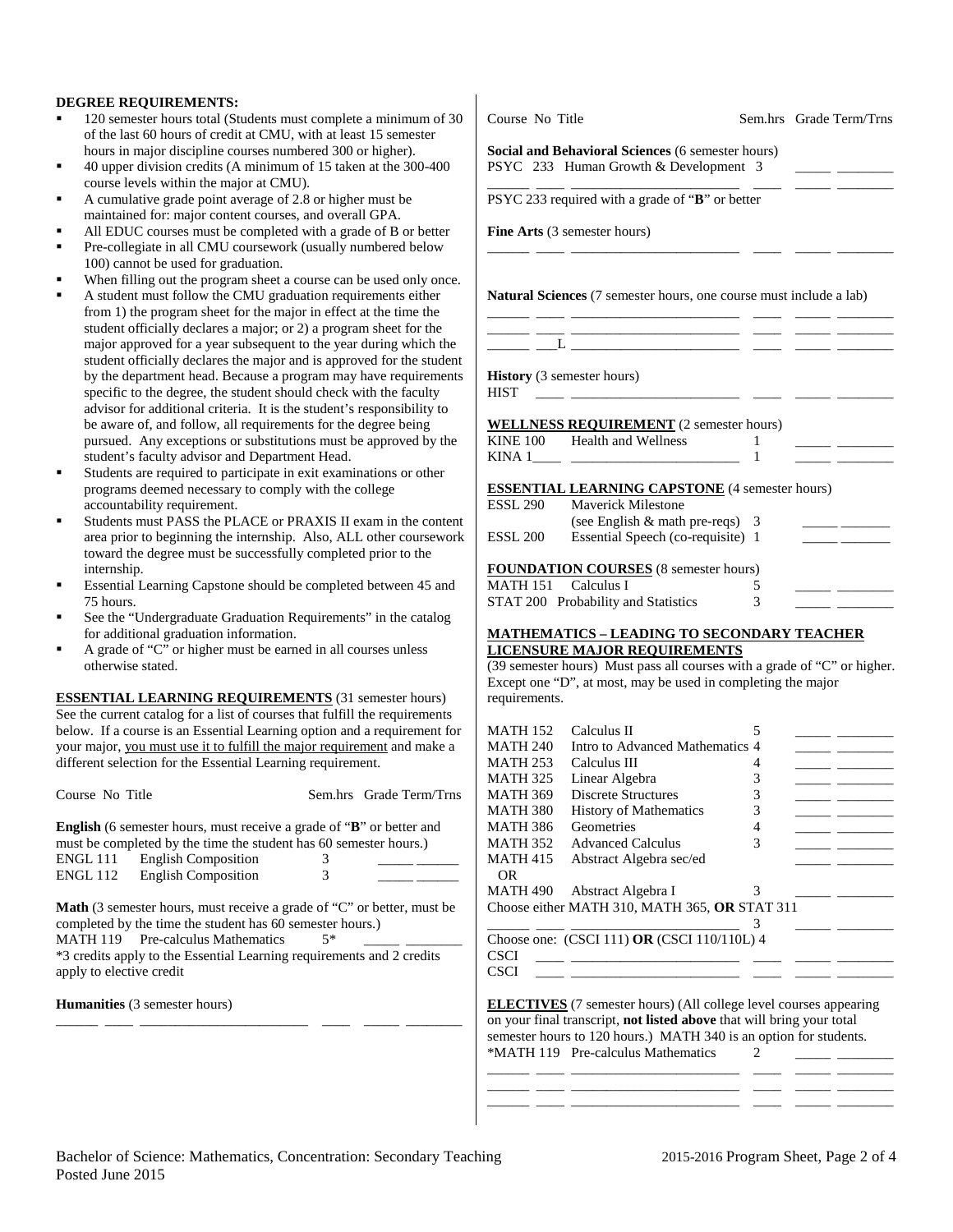#### Secondary Education Requirements (29 semester hours)

ENGL 111, ENGL 112, PSYC 233, EDUC 115, EDUC 215 (all with a grade of **B** or better), MATH 119 or higher with a declared major in Mathematics– Leading to Secondary Teacher Licensure and formal acceptance to the Teacher Education Program

| Course No Title      |                                 |    | Sem.hrs Grade Term/Trns |                            |
|----------------------|---------------------------------|----|-------------------------|----------------------------|
| <b>EDUC</b> 115      | What It Means to be a Teacher 1 |    |                         | 8 Field Experience Hours   |
| <b>EDUC 215</b>      | Teaching as a Profession        | 1  |                         | 12 Field Experience Hours  |
| <b>EDUC 342</b>      | Pedagogy & Assessment:          |    |                         |                            |
|                      | Secondary/K-12                  | 3  |                         | 20 Field Experience Hours  |
| <b>EDUC 343</b>      | Teaching to Diversity           | 3  |                         | 20 Field Experience Hours  |
| EDUC <sub>442</sub>  | Integrating Literacy Across the |    |                         |                            |
|                      | Curriculum                      | 4  |                         | 60 Field Experience Hours  |
| <b>EDUC 497</b>      | Content Methodology             |    |                         |                            |
|                      | Practicum                       | 3  |                         | 80 Field Experience Hours  |
| EDUC 497C**          | Methods of Teaching             |    |                         |                            |
|                      | Secondary Math                  | 2  |                         |                            |
| EDUC <sub>499G</sub> | Teaching Internship and         |    |                         |                            |
|                      | Colloquium                      | 12 |                         | 600 Field Experience Hours |
|                      |                                 |    |                         |                            |

\*\*This course is only offered in the fall semester. It may be taken with either the 300-level or 400-level EDUC courses but must be taken before the student teaching semester.

**\*\*\*All EDUC prefix courses listed above must be completed with a grade of B or better to progress through the program sequence.** 

#### **POLICIES:**

- 1. Please see the catalog for a complete list of graduation requirements.
- 2. This program sheet must be submitted with your graduation planning sheet to your advisor during the **semester prior to the semester of graduation, no later than October 1 for spring graduates, no later than March 1 for fall graduates.** You must turn in your "Intent to Graduate" form to the Registrar's Office **by September 15 if you plan to graduate the following May, and by February 15 if you plan to graduate the following December**.
- 3. Your advisor will sign and forward the Program Sheet and Graduation Planning Sheet to the Department Head for signature. Finally, the Department Head will submit the signed forms to the Registrar's Office. (Students cannot handle the forms once the advisor signs.)
- 4. If your petition for graduation is denied, it will be your responsibility to reapply for graduation in a subsequent semester. Your "Intent to Graduate" does not automatically move to a later graduation date.
- 5. NOTE: During your senior year, you will be required to take a capstone exit assessment/project (e.g,, Major Field Achievement Test).